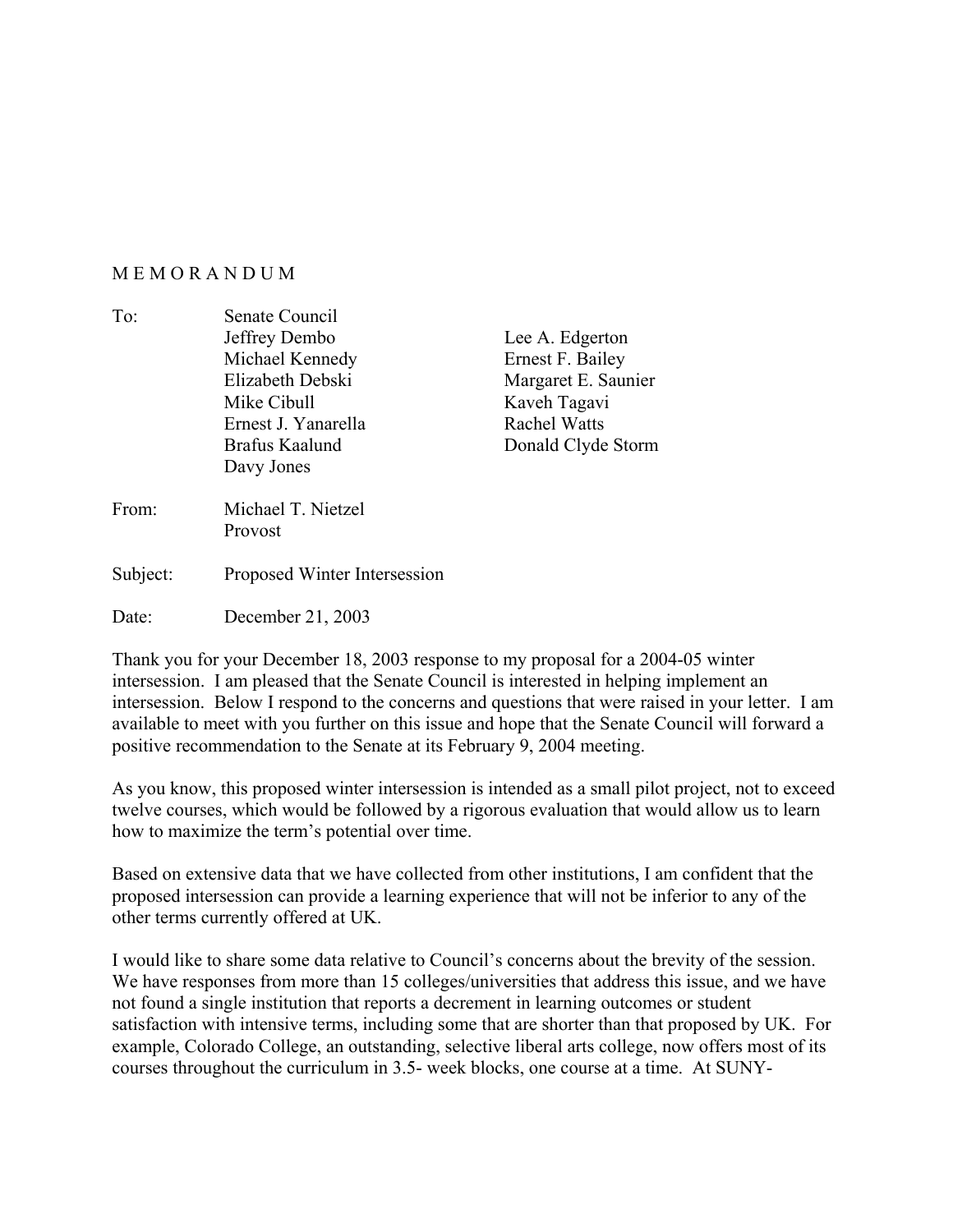## Page 2

Potsdam, 86% of students reported being very satisfied or satisfied with the quality of instruction they received in a term briefer than the one proposed for UK. In a recently conducted survey of University of Montana students, 140 of 165 students responded that they would enroll for future intersession courses. Respondents from the University of Scranton, University of Idaho, Providence College, Ohio University, and UNC-Greensboro report that student grades and faculty evaluations are consistent across the winter intersession and other semesters. Based on an outstanding response from students, the University of Iowa has greatly expanded its winter intersession, which is less than three weeks in length.

Fairfield University tested the hypothesis that shorter terms equate with diminished learning. They used the same examinations in the intersession as in other semesters and reported that the students score as well in the intersession as in other semesters.

Baldwin-Wallace College in Ohio performed internal evaluations to assure itself that intersessions would provide quality education. Three outside evaluators were brought in to make assessments without any indication whether the student products they evaluated had been done in the intersession or traditional semester. They found either no significant differences or that the outcomes from the immersion approach were superior. Anecdotal responses from several schools indicated that faculty who teach the same course during the intersession and in other semesters felt that the level of student performance in the intensive term was equal to or better than during the regular semester.

I appreciate the Senate Council's interest in ensuring student learning and success. I share that interest and am committed to enhancing educational outcomes throughout the year. However, it is not clear that any given term length is best for all purposes and all students. Neither is it the case that the ideal amount of study time per credit hour is a challenge for only a winter intersession; UK's own survey data show that 72% of our first-year students and 66% of our seniors study 10 hours or less per week, and the vast majority of those respondents are full-time students taking at least 12 credits per term.

Pedagogical concerns are best answered by data, and while we must be diligent in considering potential negatives for students, evidence does exist that, for the right courses, accelerated sessions can be better than traditional semester-based delivery. Immersion in the topic and focus on a single course are positives. The short duration of the proposed winter intersession offers opportunities for concentrated study or mastery of a skill. Concentrated schedules also make it possible for faculty to take students on educational trips, providing guided access to and interpretation of otherwise inaccessible sites. Many schools report the term as a venue for faculty to try new approaches and for students to experience enrichment opportunities otherwise not possible. Each of these experiences—particularly adapted to the brief intersession—offers special promise of learning outcomes we can all support.

Academic departments and colleges would nominate specific courses for this initial pilot, but we've already discussed the need to select courses in which students can learn effectively and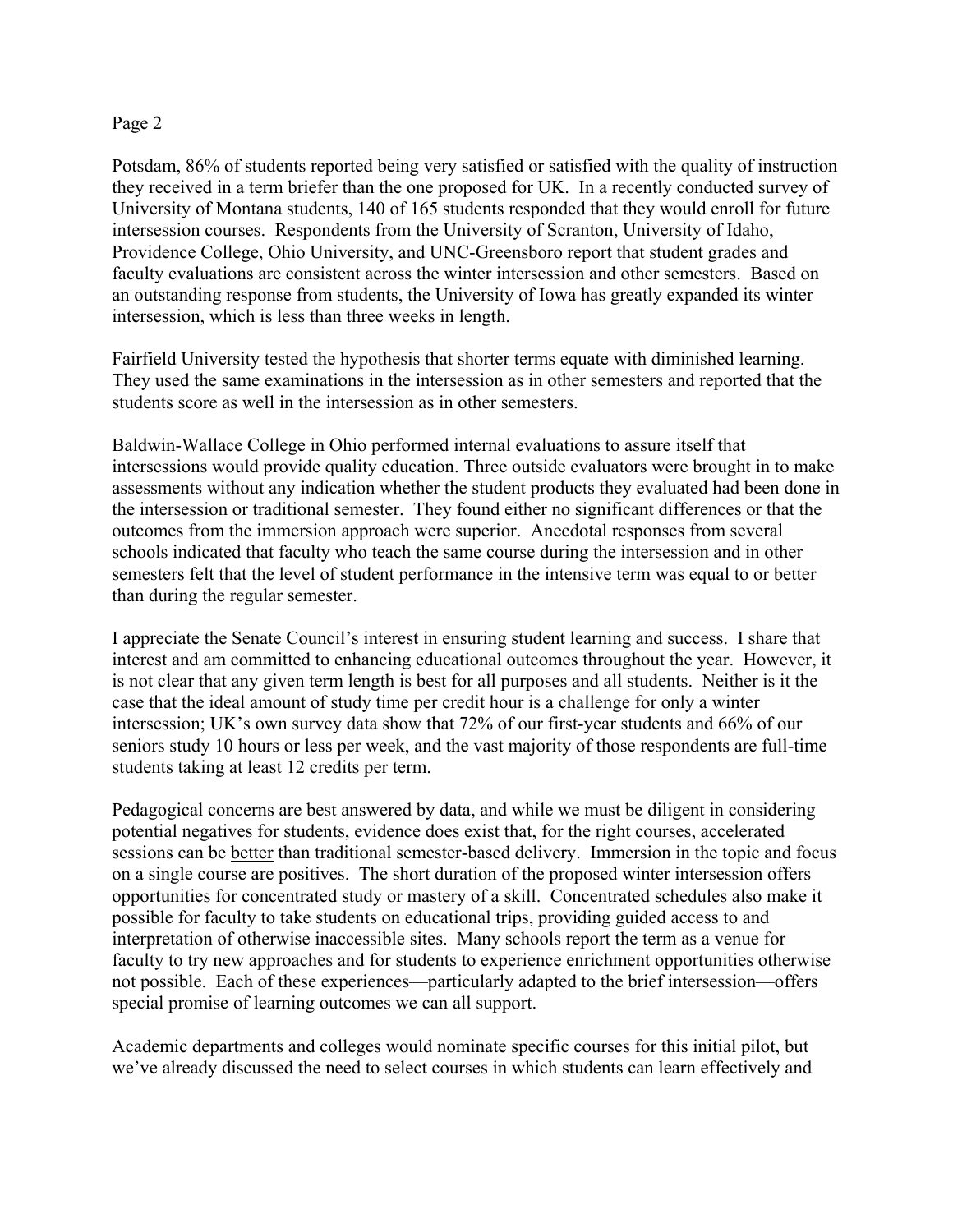## Page 3

succeed in compressed periods. Some courses are more likely to produce positive outcomes than others. I would expect to see workshops, group interaction courses, enrichment courses that students would not normally be able to work into their schedules, educational trips, immersion experiences including language experiences, online courses, courses that students often have difficulty getting into by virtue of limited faculty, lab, or other facilities, performance courses (speech, photography, etc., particularly those with final projects), workshops, graduate courses for international students and for teachers, and internships. Dean Greasley and the Senate Council could screen nominated courses rigorously for those likely to produce quality learning and positive student outcomes.

Regarding the instructors for these courses, I strongly prefer that they be tenure track faculty, but I see no reason to not offer a desirable course should there be no regular faculty who are interested in teaching it.

Remediation courses must be considered on a case-by-case basis. Schools that offer remediation in intersessions do so to keep students on track for graduation, particularly where there is a course sequence involved and failure to complete the sequence would result in a loss of student progress. Even there, students enrolling for remediation might be limited to those who have been through the first course in the normal semester and were close to passing.

I want to begin the process of soliciting course nominations earlier than the time in which departments would normally build schedules. The advance schedule is designed to provide opportunities to review course nominations, consider their appropriateness for intensive delivery in an intersession, allow faculty to revise their syllabi for presentation in an intensive format, and post course policy statements, syllabi and assignments on the Web well in advance so students will know course expectations and requirements.

Logistical issues can be addressed. Web posting of syllabi and other course information well before the start of the intersession should clarify instructor expectations in advance and help students prepare. I anticipate no late-enrollment option. The withdrawal schedule will be very rapid; to that end, we will encourage advisors to counsel students on the rapid pace and the need to be prepared and to attend class every day. Financial aid will not be available during the winter intersession. It is available only in theory during summer terms because UK students typically use their entire financial aid allocation during the fall and spring semesters, leaving none available for summer. However, students who sign up for only one course can do it more cheaply during a winter intersession than during the summer 4- or 8-week sessions because the compressed time period means decreased nonacademic costs.

Although my preference would be to run the pilot on the schedule I have proposed, if the Senate Council desires to have additional time available during a 2004-05 Winter Intersession, we certainly could use an alternate schedule. The intersession as originally proposed contains a tenday period without classes (December 24 through January 2) as a time during which students can complete assignments and study for exams as well as progress through web-based courses. If we